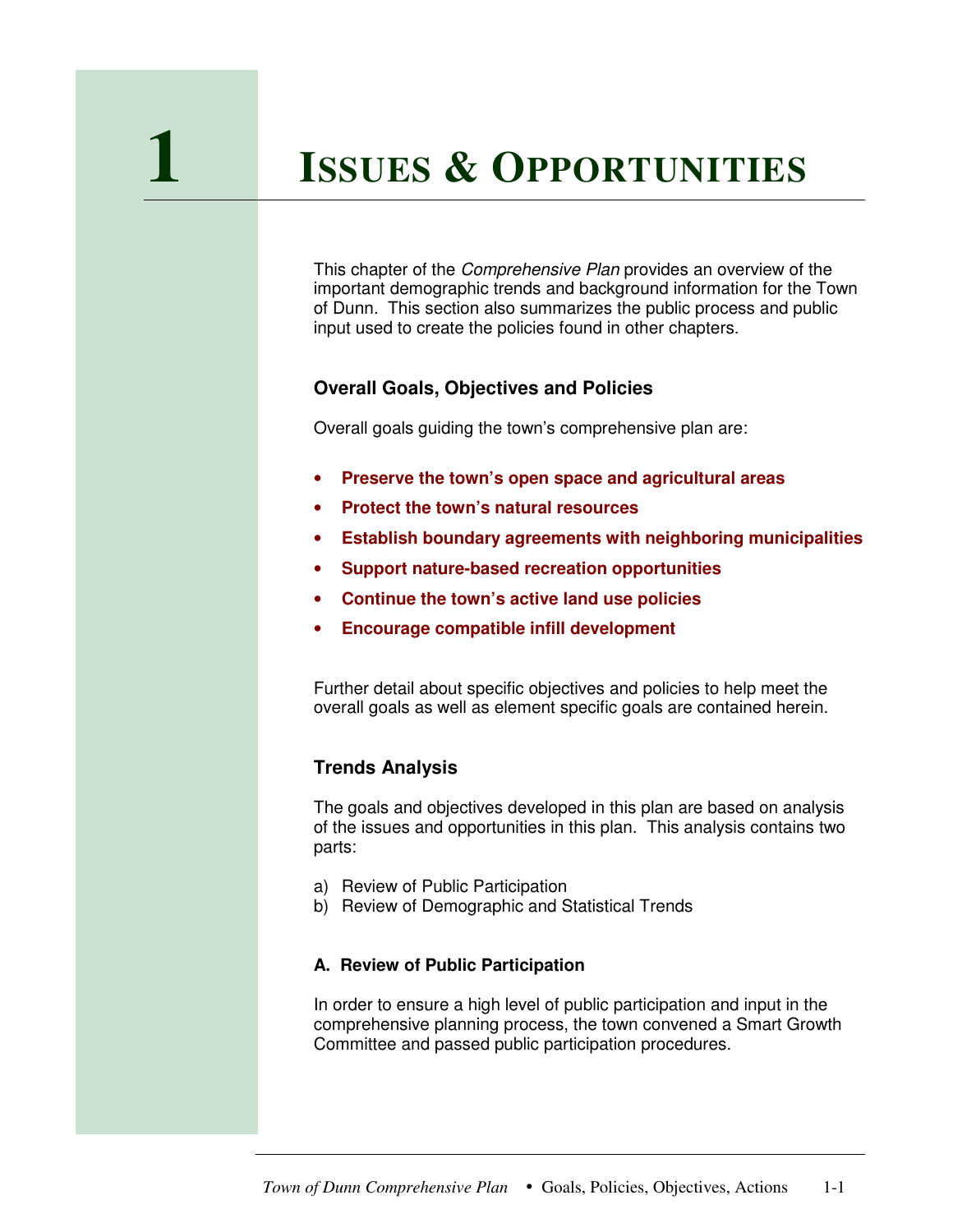The Smart Growth Committee consisted of 3 members of the Plan Commission, 1 Town Board member, 1 Parks Committee member, 1 Land Trust Commission member, and 3 town citizens. Throughout the planning process, the Smart Growth Committee served as an advisory board of town citizens to inform and guide the planning process.

Through the use of a variety of public participation techniques, the town gathered citizen opinion about the town's future land use and vision. Public participation procedures were approved by the Town Board on July 21, 2003 and are listed below.

- **Website:** The Town's website was used to publicize and promote the planning process, provide information on upcoming meetings, and supply the minutes of meetings and other participation techniques.
- **Newsletter:** The Town's newsletter provided updates on the planning process and publicized meetings. Also, articles were published explaining the Town's planning process and public participation procedures.
- **Focus Groups:** Focus groups were used to help develop questions for the community survey and to get in-depth input on issues in the Town. These focus groups also provided an opportunity to educate town residents on the Smart Growth planning process and its benefits. Focus groups included: lake residents, non-lake residents, farmers, business owners, and new lake residents.
- **Community Survey:** The survey was sent to all residents of the Town to assess the public's attitudes and opinions on the Town's quality of life, PDR program, land use policies, etc. The survey results were made available to the community on the Town's webpage and presented at the Community Visioning Workshop.
- **Community Visioning Workshop:** Used to discuss and develop a range of planning ideas generated by Town residents. Primary interests and goals that resulted from the process were used to guide the new comprehensive plan. A summary of the workshop was made available on the Town's webpage.
- **Draft Plan Open House:** Presented the draft version of the Town's new comprehensive plan to the community, and obtained feedback and input from the community on the draft.
- **Opportunity for Written Comment\*:** Notice of the opportunity for written comment on the draft plan was posted on the Town's webpage and in the Town newsletter. Response to written public comments were as follows:

-Plan Commission reviewed, commented and recommended Town Board action -Town Board sends written comments in response

• **Formal Public Hearing\*:** The Town held a public hearing on the ordinance to adopt the new comprehensive plan. All members of the public had an opportunity to voice comments on the plan. The public hearing was noticed (class 1 notice under ch. 985) in three places (Christy's Landing, Quick Stop and Town Hall).

\* denotes required activities by Wis. Stat. 66.1001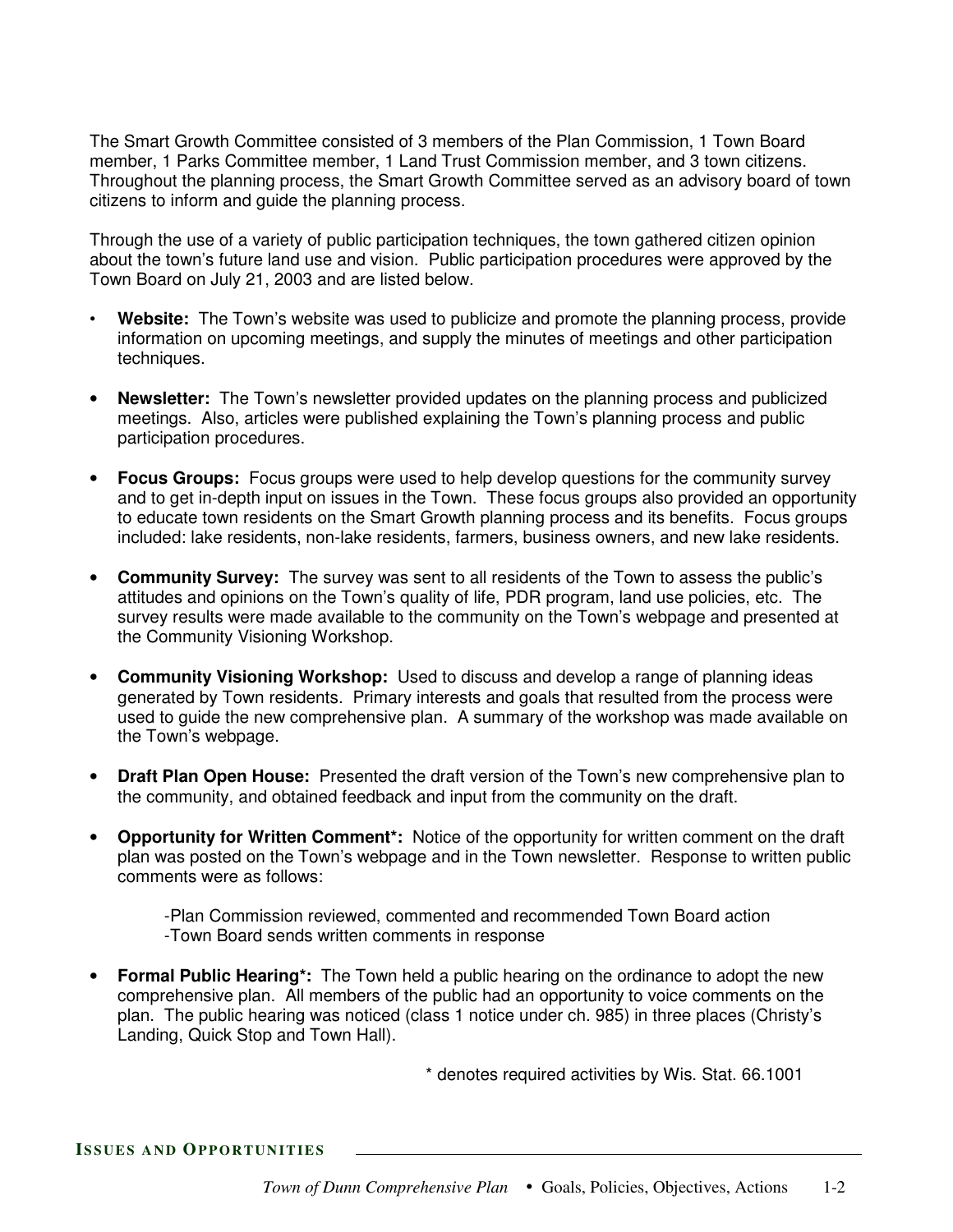# **Community Input Summary**

## *Community Survey*

Using input from five focus groups and the Smart Growth Committee, the Town developed a community survey that was sent to all town residents. Two thousand one hundred and twenty-five (2,125) surveys were sent out, and 804 surveys were returned. This produced a 38% response rate. The survey asked opinions about current land use policies, level of service and issues in the town. A copy of the full survey results can be viewed on the town's webpage or obtained from the town's Land Use Manager. A summary of the primary issue categories are below.

- **Current Land Use Policies and Procedures:** 77.6 percent of survey respondents agree with the town's current ban on rezoning property to business, commercial or industrial zoning categories. Also, 63.0 percent of survey respondents agreed with the town's current level of regulation directing development.
- **Environment:** Protection of the town's natural resources is strongly supported by town residents. Of particular concern to survey respondents is the protection and improvement of the town's many waterways and wetlands.
- **Purchase of Developments Program:** A strong majority of survey respondents, 72.7 percent, support the town's PDR program. In response to, "Would you be willing to spend additional tax dollars to support this program?" respondents were divided. 50.8 percent answered "No", and 45.9 percent answered "Yes".
- **Transportation:** The transportation choices that more than half of the survey respondents supported the creation or expansions of were "Hiking Trails" (56.4 %), and "Biking Routes" (58.1%). The majority of survey respondents (84.0%) felt that the overall network of roads and highways meet the needs of town citizens.

# *Visioning Workshop*

On April 28, 2004, approximately 35 people attended the town's visioning workshop to discuss the long-term vision of the town, and a boundary agreement with the Village of McFarland. The ideas of the whole group are listed below.

# **Question 1: How do you envision the town twenty years from now?**

Common Themes Among the Five Small Groups:

- Maintain and improve PDR program
- Emphasis is placed on town's quality of water
- Multi-use trails (hike, bike, horse)
- Maintain open space and environmental corridors
- Boundary agreements
- Maintain agriculture (types could change) and limit/stop disappearance of farmland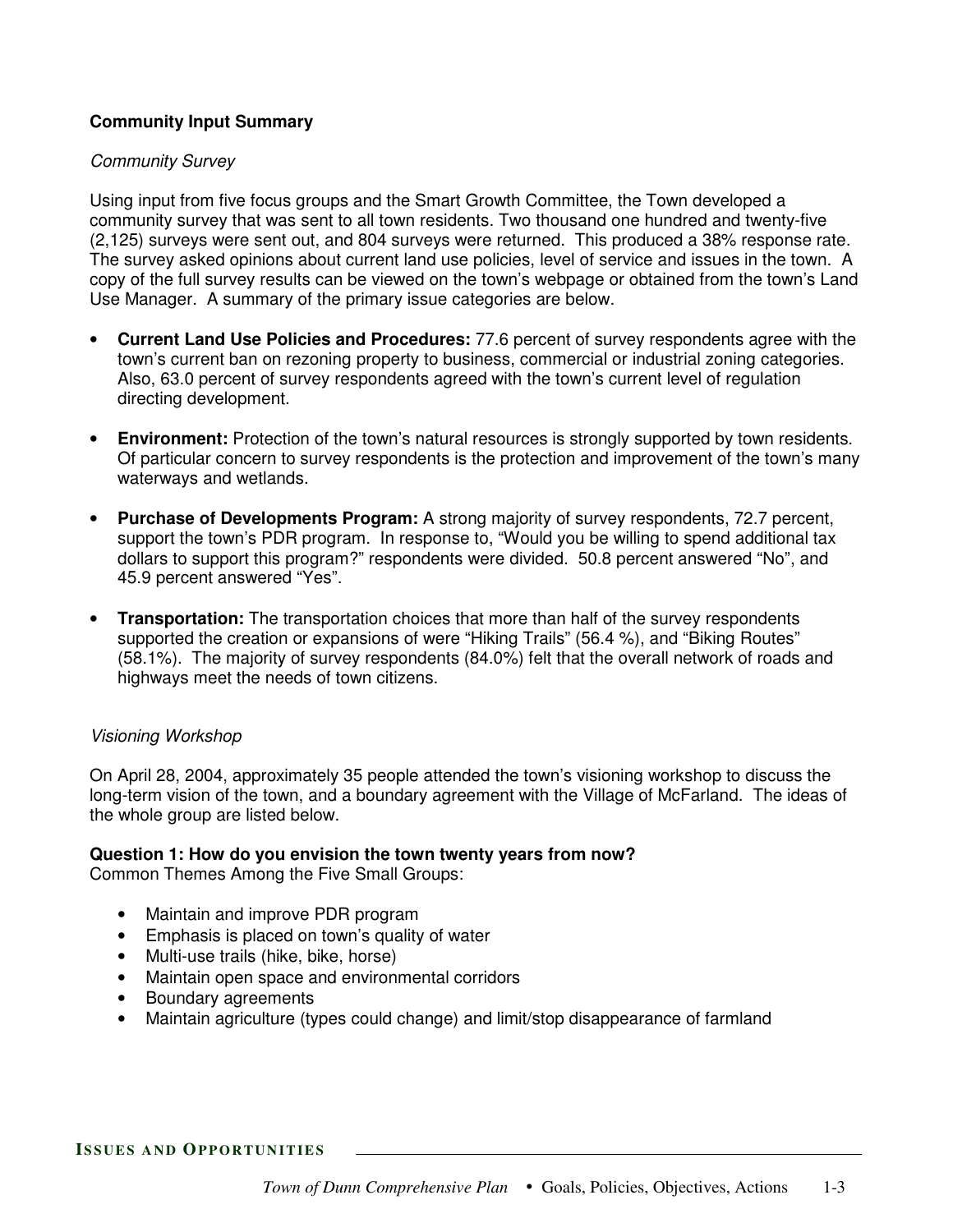## **Question 2: What are 3 likes and 3 dislikes about the possible Village of McFarland boundary agreement?**

Common Likes Among the Five Small Groups:

- That McFarland won't grow south of the Yahara River
- That we should work as partners
- Their willingness to pursue infill development

Common Dislikes Among the Five Small Groups:

- We do not want to undo current PDR deals or give up the right to pursue future deals.
- Too much development
- Excessive loss of farmland
- Development negatively affects water quality
- Increase in taxes
- A twenty year boundary agreement is only a minimum

# *Open House*

The Draft Plan Open House was held on May 17, 2006 in the Dunn Town Hall with an early session at 10:30 AM and an evening session at 7:00 PM. Both sessions were well attended and comments, both verbal and written, were encouraged. Four written comments were received. Many public comments focused on new proposed hilltop restrictions. After reviewing these comments, the draft was edited to remove language prohibiting building on hilltops. Edits were also made to several maps to make them fully representative of the current land uses and conditions in the Town of Dunn.

# *Public Hearing*

The Town Board held a formal public hearing on the town's Comprehensive Plan on December 18, 2006 and was adopted by resolution. The plan was adopted as an ordinance February 19, 2007. Prior to the hearing, the town provided copies of the comprehensive plan to surrounding governments and other parties as per the requirements of the state's comprehensive planning law.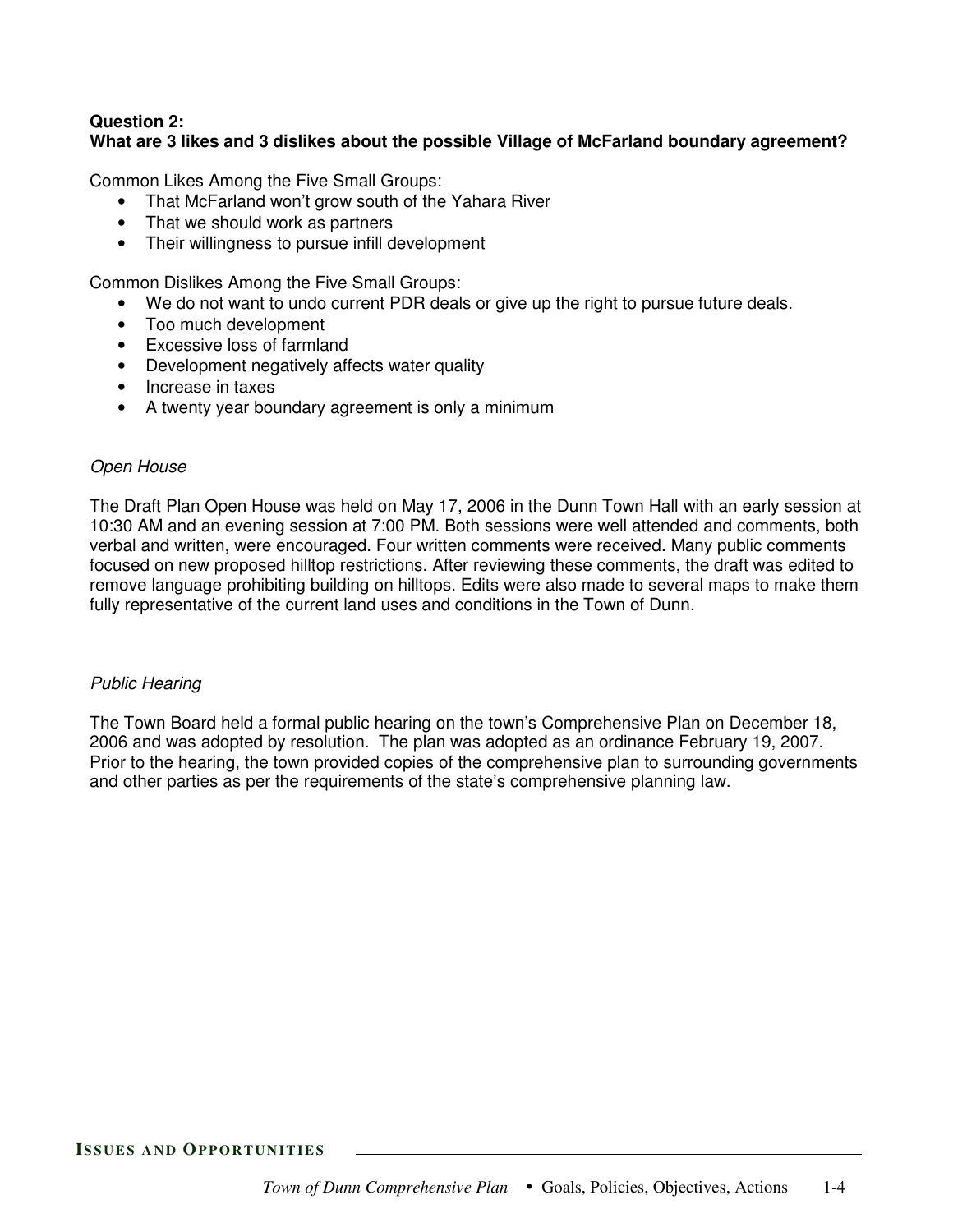# **B. Review of Demographic and Statistical Trends**

The following section provides a summary of the demographic and statistical trends. A more detailed analysis of existing conditions is found as an appendix to the report.

# **Historic Population Trends**

During the 1970s the town of Dunn grew much faster than Dane County as a whole. However, after the town's two-year lot creation moratorium from 1977 to 1979 and the adoption of the Land Use Plan in 1979, population stabilized and has held steady until the present at an estimated 5,300 people (Figure 1.1). The county as a whole grew by 16.2% from 1990-2000 and average growth in Dane County towns during the same period averaged 13.2% (Figure 1.1). According to US census data, the town of Dunn's total population dropped slightly from 5,274 people to 5,270 people during the 1990-2000 period.

According to the 2000 census, 98.3 percent of the town's population is of white racial heritage, with the largest minority group being Hispanic or Latino at 1.7 percent. These percentages are almost identical to 1990 census figures.

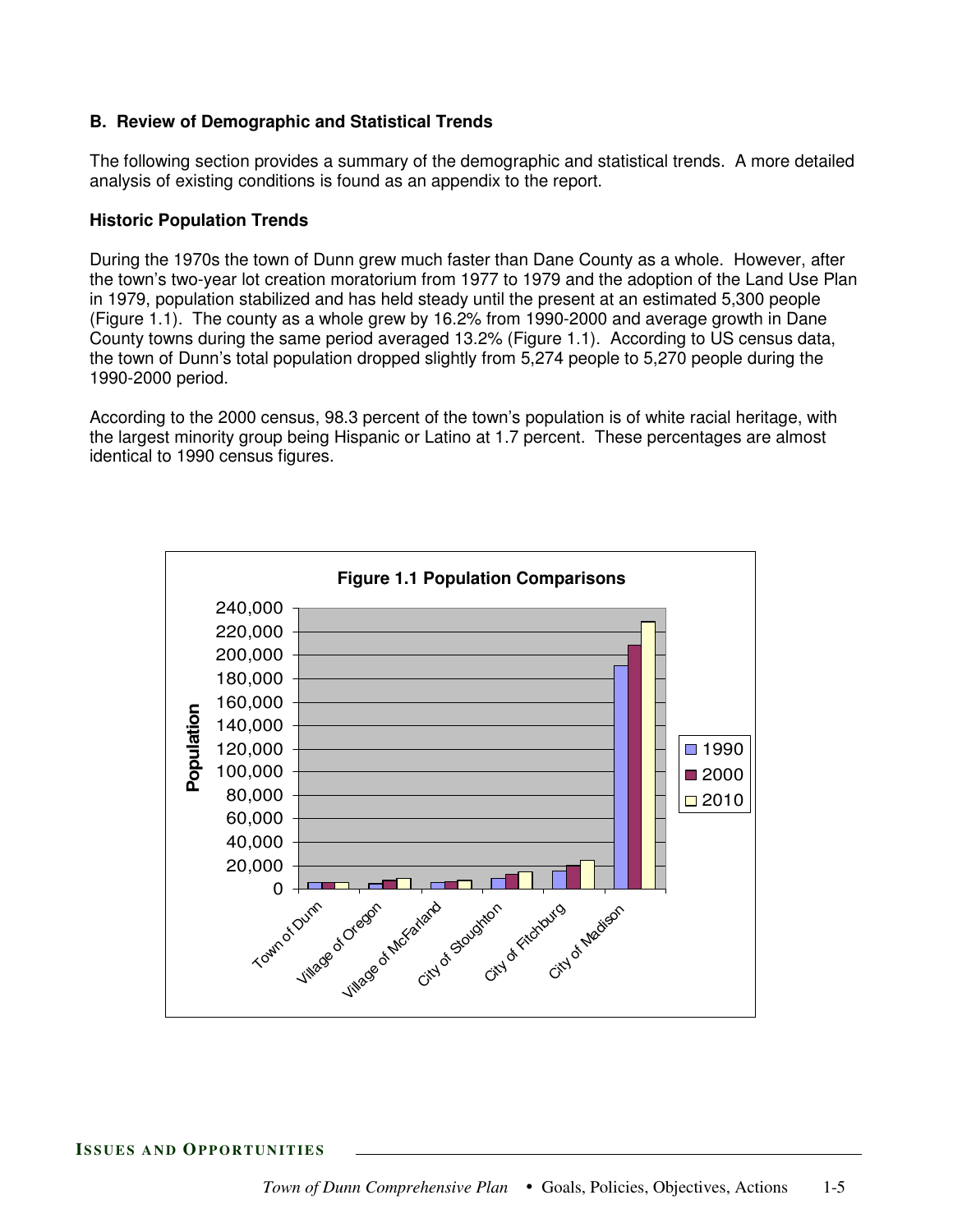|         |                       |                    |                       |                |                       |                       | %                               |
|---------|-----------------------|--------------------|-----------------------|----------------|-----------------------|-----------------------|---------------------------------|
|         |                       |                    |                       |                |                       |                       | Change                          |
| 3,391   | 46.4                  | 4,966              | 6.2                   | 5,274          | $-0.1$                | 5,270                 | 0.5                             |
| 2,553   | 51.8                  | 3,876              | 16.6                  | 4,519          | 66.3                  | 7,514                 | 23.4                            |
|         |                       |                    |                       |                |                       |                       |                                 |
| 2,386   | 58.5                  | 3,783              | 38.3                  | 5,232          | 22.6                  | 6,416                 | 19.2                            |
| 6,096   | 24.5                  | 7,589              | 15.8                  | 8,786          | 40.6                  | 12,354                | 15.2                            |
|         |                       |                    |                       |                |                       |                       |                                 |
| 4,704   | 154.5                 | 11,973             | 30.7                  | 15,648         | 31                    | 20,501                | 19.8                            |
|         |                       |                    |                       |                |                       |                       |                                 |
| 172,007 | $-0.8$                | 170,616            | 11.8                  | 190,766        | 9.1                   | 208,054               | 9.7                             |
|         |                       |                    |                       |                |                       |                       |                                 |
| 290,272 | 11.5                  | 323,545            | 13.5                  | 367,085        | 16.2                  | 426,526               | 12.7                            |
|         | <b>Census</b><br>1970 | ℅<br><b>Change</b> | <b>Census</b><br>1980 | $\%$<br>Change | <b>Census</b><br>1990 | $\%$<br><b>Change</b> | <b>Census</b><br>2000<br>$\sim$ |

## **Table 1.1 Historic Population Trends 1970-2000**

*Source: US Census*

# **Population Forecasts**

The Wisconsin Department of Administration projects flat population growth in the town over the next twenty years. By comparison, population projections for neighboring municipalities are typically forecasted to increase around ten percent.

## **Table 1.2 Population Forecasts**

|               | <b>U.S. Census</b> | <b>WI DOA Projections</b> |         |         |         |         |
|---------------|--------------------|---------------------------|---------|---------|---------|---------|
|               | 2000               | 2005                      | 2010    | 2015    | 2020    | 2025    |
| Dunn (T)      | 5,270              | 5,307                     | 5,294   | 5,264   | 5,262   | 5,292   |
| Oregon<br>(V) | 7,514              | 8.441                     | 9,273   | 10,052  | 10,865  | 11,731  |
| McFarland     | 6.416              | 7,071                     | 7,650   | 8,187   | 8,755   | 9,366   |
| Stoughton     | 12,354             | 13,370                    | 14,229  | 15,019  | 15,867  | 16,798  |
| Fitchburg     | 20,501             | 22,659                    | 24,569  | 26,348  | 28,220  | 30,234  |
| Madison       | 208,054            | 219,242                   | 228,154 | 236,094 | 245,079 | 255,391 |
| Dane Co       | 426,526            | 455,927                   | 480,573 | 503,017 | 527,534 | 554,848 |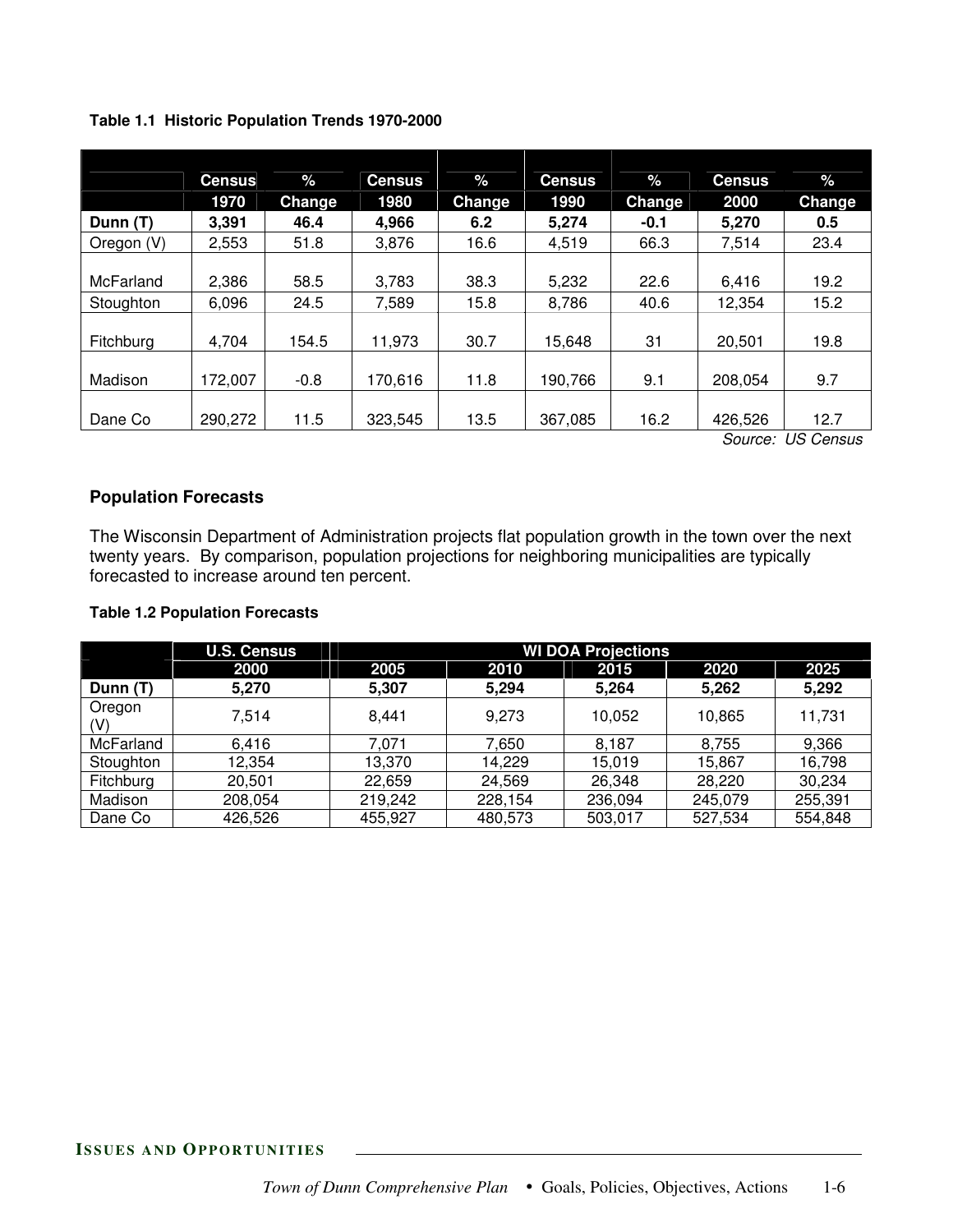# **Demographic Trends**

# *Age & Gender*

In 2000, the median age in the town of Dunn was 40.4 years. This is older than Dane County's median age of 33.2 years. Both the town and county populations have seen increases in their median ages over the last decade. The town's 1990 median age was 35.1 years, compared with 30.7 years for the county.

The gender breakdown in the town continues to be approximately equal, with males comprising 51.3 percent of the population and females comprising 48.7 percent.

| Age               | <b>Number</b> | <b>Percent of Total</b> |  |  |  |
|-------------------|---------------|-------------------------|--|--|--|
| Under 5 years     | 287           | 5.3                     |  |  |  |
| $5-9$             | 338           | 6.3                     |  |  |  |
| $10 - 14$         | 425           | 7.9                     |  |  |  |
| $15 - 19$         | 380           | 7.0                     |  |  |  |
| 20-24             | 191           | 3.5                     |  |  |  |
| 25-34             | 546           | 10.1                    |  |  |  |
| 35-44             | 1077          | 19.9                    |  |  |  |
| 45-54             | 1057          | 19.6                    |  |  |  |
| 55-59             | 417           | 7.7                     |  |  |  |
| 60-64             | 224           | 4.1                     |  |  |  |
| 65-74             | 305           | 5.6                     |  |  |  |
| 75-84             | 96            | 1.8                     |  |  |  |
| 85 years and over | 63            | 1.2                     |  |  |  |
| Total             | 5,406         | 100%                    |  |  |  |

# **Table 1.3: Age Distribution, 2000**

*Note: 1990 data not included due to different age breakdowns Source: U.S. Census Bureau 2000*

## *Educational Attainment*

According to the 2000 census, 91.9 percent of town's population that is age 25 or older hold high school diplomas, and 30.9 percent of town residents hold a bachelor's degree or higher. These percentages are slightly higher than the 1990 census figures which indicated that 89.9 percent of the town's population were high school graduates, and 24.2 percent of town residents held a bachelor's degree or higher.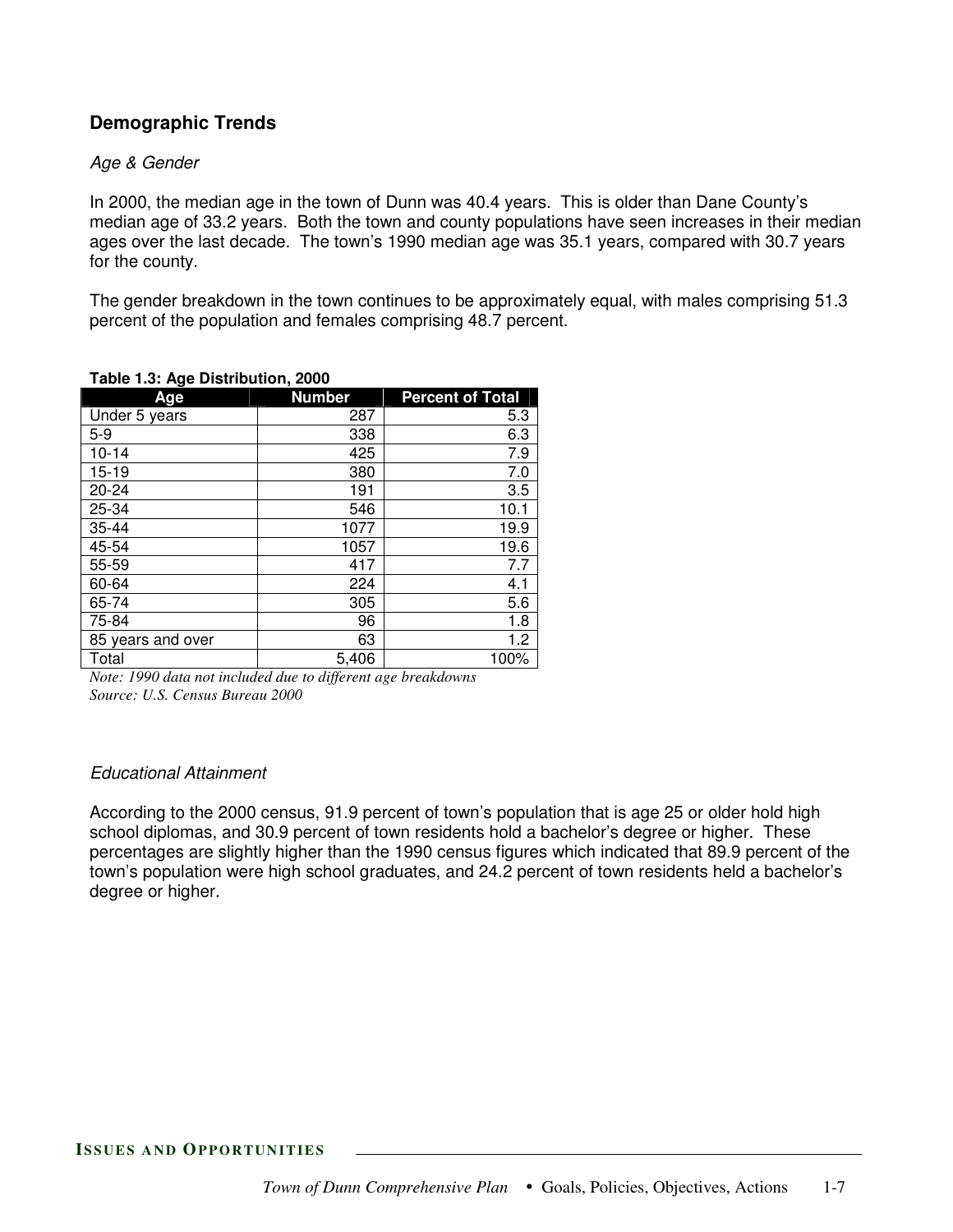## *Income Data*

According to the 1990 Census, the town's median household income was \$40,839, which was more than Dane County's median income of \$32,703. This trend continues in 2000, when the median household income in the town rose to \$66,250, an increase of 62.2 percent. The town's median household income exceeds the Dane County median household income in 2000 which equaled \$49,223, up 50.5 percent from the 1990 county median. As shown in Table 1.4, the town of Dunn's median household income is comparable to other surrounding municipalities.

The number of persons below poverty in the town fell from 189 persons in 1990 to 89 persons in 2000.

|                   | 1990   | Percent<br>Increase | 2000   |
|-------------------|--------|---------------------|--------|
| Town of Dunn      | 40,839 | 62.2%               | 66,250 |
| Town of Oregon    | 50,337 | 43.5%               | 72,250 |
| Town of Pleasant  | 44,338 | 55.5%               | 68,958 |
| Springs           |        |                     |        |
| Town of Dunkirk   | 37,062 | 68.4%               | 62,426 |
| Town of Rutland   | 41,759 | 55.0%               | 64,740 |
| Village of        | 41,090 | 53.2%               | 62,969 |
| McFarland         |        |                     |        |
| City of Fitchburg | 35,550 | 41.9%               | 50,433 |

#### **Table 1.4 Median Household Income Comparison**

*Source: U.S. Census Bureau & Demographics Center, Wisconsin Department of Administration, April 1, 2000*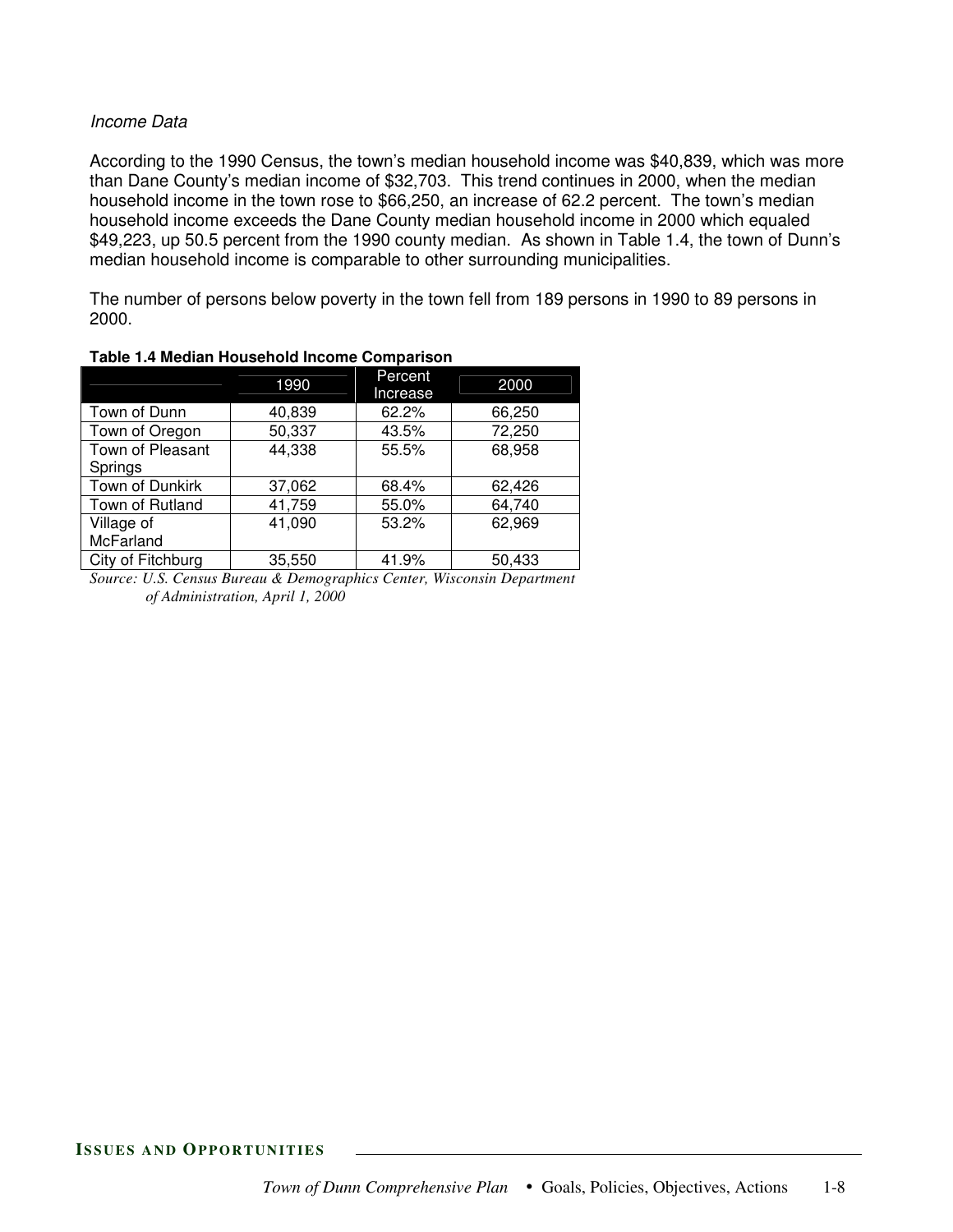# **Housing and Household Trends**

## *Household Number and Size*

Nationwide and regionally the number of persons per household have declined due to fewer children per household, as well as, increases in divorces and family separations. The town of Dunn has seen a decline in average household size since 1990 from 2.73 to 2.53 persons per household. Conversely, the number of households in the town has increased slightly from 1,932 total households in 1990 to 2,079 total households in 2000.

# *Housing Tenure*

In 1990 there were a total of 2,122 housing units in the town of Dunn. Housing units increased by 6.5 percent to 2,259 total units by 2000. The majority of housing units in the town continue to be owneroccupied. However, rental units in 1990 comprised 17.0 percent of the town's housing stock and by 2000, the percentage of the town's rental units dropped to 11.1 percent. According to the 2000 Census, the total housing vacancy rate which includes owner-occupied, as well as, rental units was 7.9 percent.

# *Parcel Creation and Housing Construction*

Housing construction in the town from 1990 to 2000 averaged 34.1 dwelling units per year (Table 1.5). This number includes new houses built on existing, as well as, new lots. The number of new parcels created has remained relatively constant, and averaged approximately 5.3 parcels created each year during 1995-2002 period (Table 1.6).

| <b>Number</b> | <b>Percent</b> |
|---------------|----------------|
| 20            | 0.9            |
| 101           | 4.5            |
| 220           | 9.7            |
| 385           | 17.0           |
| 591           | 26.1           |
| 290           | 12.8           |
| 330           | 14.6           |
| 329           | 14.5           |
|               |                |

## **Table 1.5: Year Structure Built**

*Source: U.S. Census Bureau 2000*

#### **Table 1.6: Parcels Created**

| Year | <b>Number</b>  |  |  |  |
|------|----------------|--|--|--|
| 2002 | 3              |  |  |  |
| 2001 | 6              |  |  |  |
| 2000 | 2              |  |  |  |
| 1999 | 6              |  |  |  |
| 1998 | $\overline{c}$ |  |  |  |
| 1997 | 4              |  |  |  |
| 1996 | 8              |  |  |  |
| 1995 |                |  |  |  |

*Source: Town of Dunn records, annual town meeting minutes*